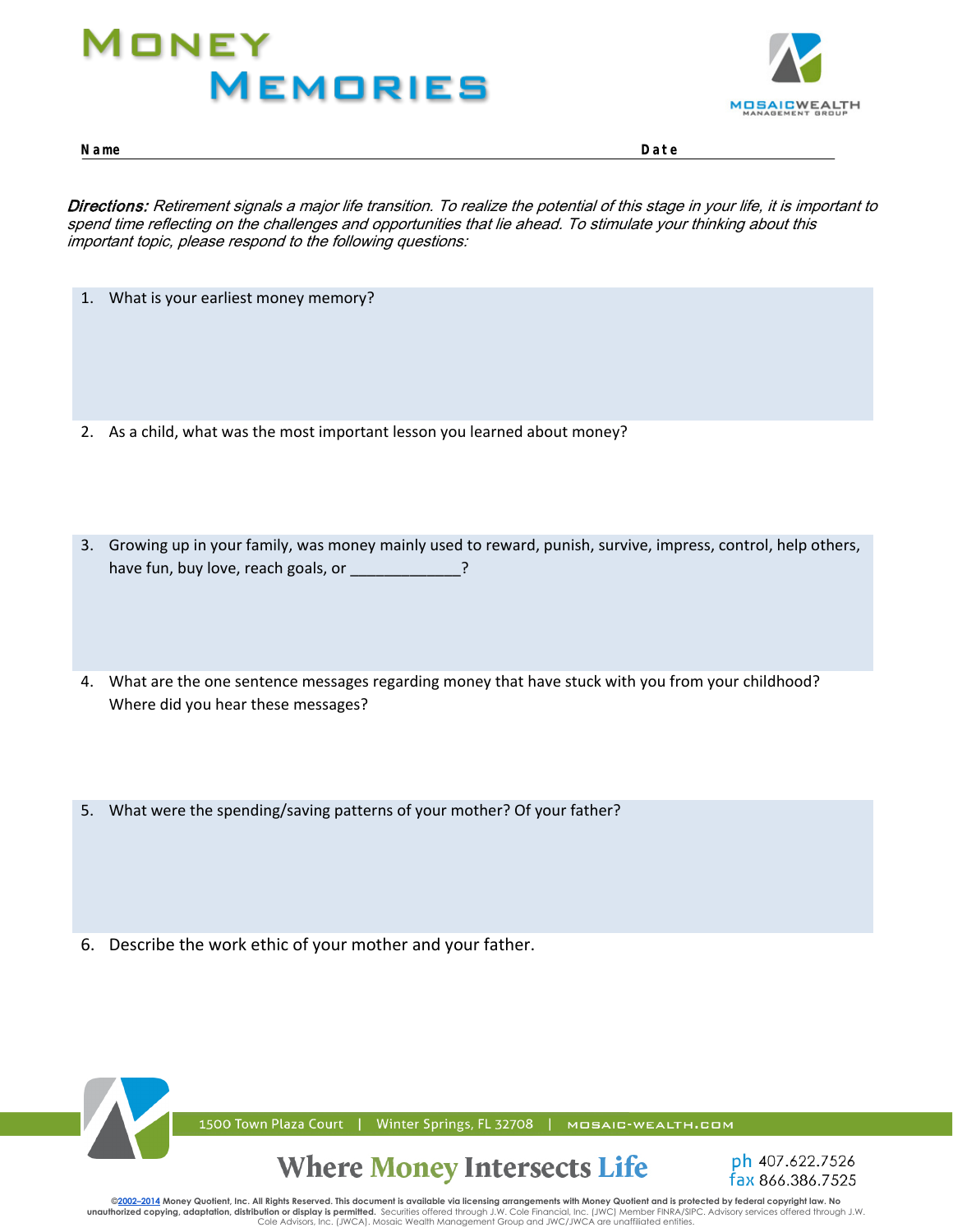# MONEY **MEMORIES**



**Name Date Name Date**

Directions: Retirement signals a major life transition. To realize the potential of this stage in your life, it is important to spend time reflecting on the challenges and opportunities that lie ahead. To stimulate your thinking about this important topic, please respond to the following questions: *Directions: Look for clues in your past that will help you to understand your current financial life. Starting with your childhood, what experiences have shaped your underlying beliefs and attitudes about money? What do your patterns of* 

- 7. When you were young, did you consider your family to be rich, poor, or \_\_\_\_\_\_\_\_\_\_\_?
- 8. What were you taught about money when you were growing up?
- 9. In your family, was money an "issue"? A source of conflict? A tool for achieving goals?
- 10. When did you first start earning your own spending money?
- 11. What was your first big purchase? How did that make you feel?
- 12. As an adult, what has been the most important lesson you have learned about money?



©<mark>2002–2014</mark> Money Quotient, Inc. All Rights Reserved. This document is available via licensing arrangements with Money Quotient and is protected by federal copyright law. No **unauthorized copying, adaptation, distribution or display is permitted.** Securities offered through J.W. Cole Financial, Inc. (JWC) Member FINRA/SIPC. Advisory services offered through J.W.<br>Cole Advisors, Inc. (JWCA). Mos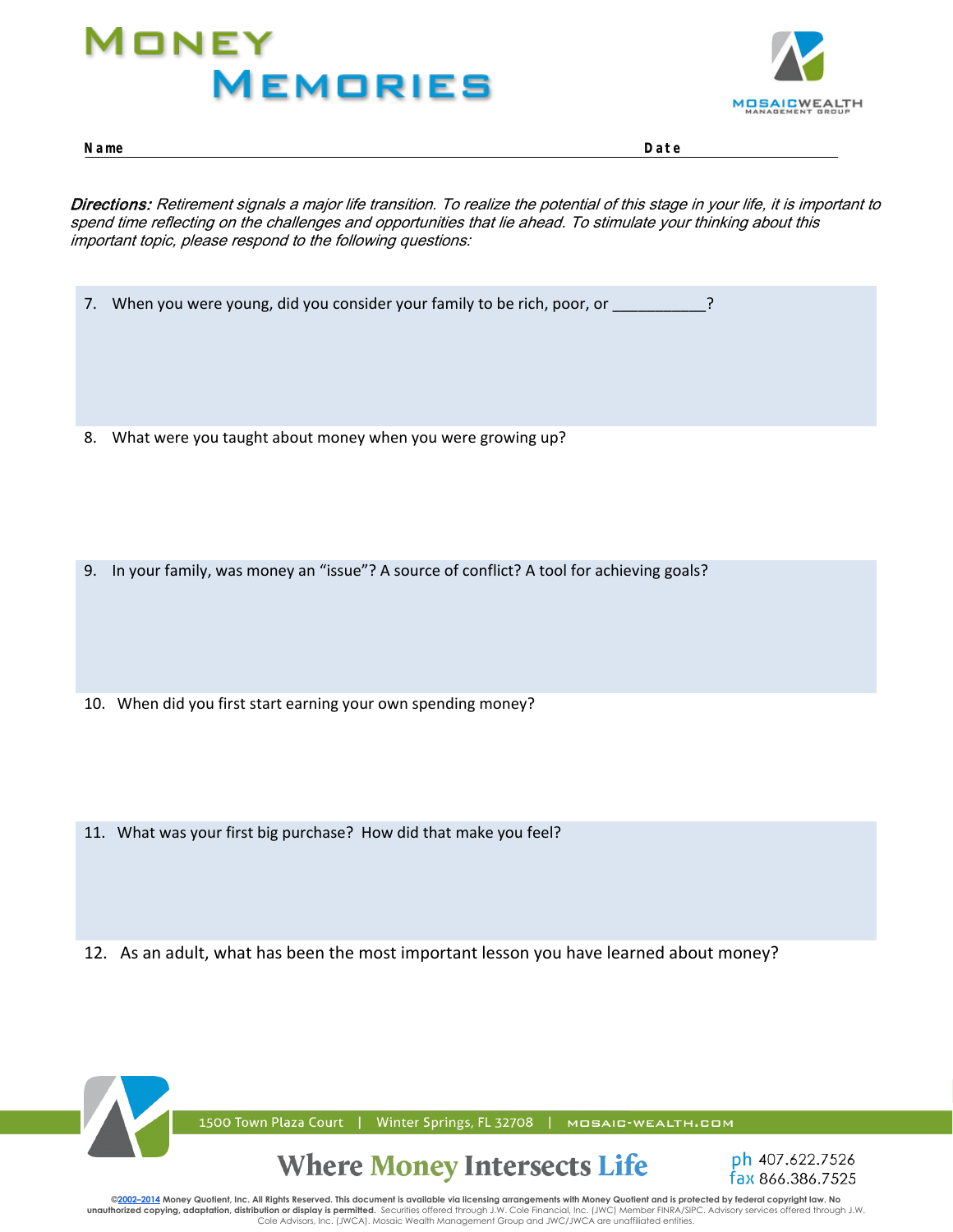# MONEY **MEMORIES**



**Name Date Name Date**

Directions: Retirement signals a major life transition. To realize the potential of this stage in your life, it is important to spend time reflecting on the challenges and opportunities that lie ahead. To stimulate your thinking about this important topic, please respond to the following questions: *Directions: Look for clues in your past that will help you to understand your current financial life. Starting with your childhood, what experiences have shaped your underlying beliefs and attitudes about money? What do your patterns of* 

13. In your current financial life, are you more of a spender or a saver?

14. In your current financial life, are you more of an avoider or a worrier?

15. In your heart of hearts, what have you wanted money to give you?

16. Has money been an "issue" or source of conflict in your important relationships?

17. What money habits have brought you closer to your life goals?

18. What money habits have been obstacles to reaching your life goals?



©<mark>2002–2014</mark> Money Quotient, Inc. All Rights Reserved. This document is available via licensing arrangements with Money Quotient and is protected by federal copyright law. No **unauthorized copying, adaptation, distribution or display is permitted.** Securities offered through J.W. Cole Financial, Inc. (JWC) Member FINRA/SIPC. Advisory services offered through J.W.<br>Cole Advisors, Inc. (JWCA). Mos